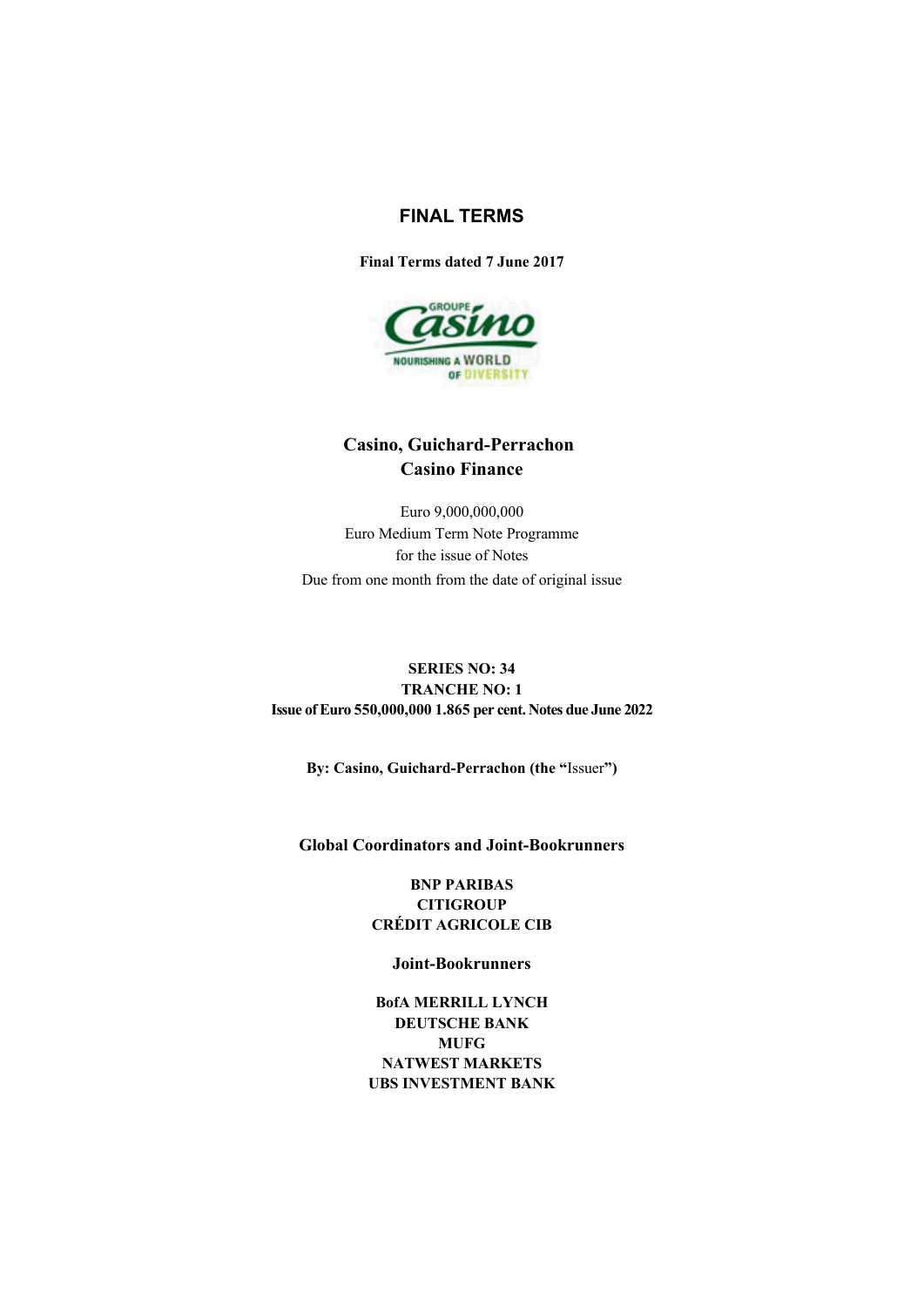#### **PART A – CONTRACTUAL TERMS**

Terms used herein shall be deemed to be defined as such for the purposes of the Conditions set forth in the Base Prospectus dated 13 January 2017 and the supplements to the Base Prospectus dated 10 March 2017, 25 April 2017 and 26 April 2017 which together constitute a prospectus for the purposes of Directive 2003/71/EC of 4 November 2003, as amended (the "**Prospectus Directive**"). This document constitutes the Final Terms of the Notes described herein for the purposes of Article 5.4 of the Prospectus Directive and must be read in conjunction with such Base Prospectus as so supplemented. Full information on the Issuer and the offer of the Notes is only available on the basis of the combination of these Final Terms and the Base Prospectus as supplemented. The Base Prospectus and the supplements to the Base Prospectus are available for viewing at the office of the Fiscal Agent or each of the Paying Agents and on the websites of (a) the Luxembourg Stock Exchange (www.bourse.lu) and (b) the Issuer (http://www.groupecasino.fr/fr/Obligations.html) and copies may be obtained from Casino, Guichard-Perrachon, 1, Cours Antoine Guichard, 42000 Saint-Etienne, France.

| 1. | Series Number:<br>(i)                                                           | 34                                                                                                                                                                          |
|----|---------------------------------------------------------------------------------|-----------------------------------------------------------------------------------------------------------------------------------------------------------------------------|
|    | Tranche Number:<br>(ii)                                                         | 1                                                                                                                                                                           |
| 2. | Specified Currency or Currencies:                                               | Euro (" $EUR$ ")                                                                                                                                                            |
| 3. | Aggregate Nominal Amount:                                                       |                                                                                                                                                                             |
|    | Series:<br>(i)                                                                  | EUR 550,000,000                                                                                                                                                             |
|    | Tranche:<br>(ii)                                                                | EUR 550,000,000                                                                                                                                                             |
| 4. | Issue Price:                                                                    | 100 per cent. of the Aggregate Nominal Amount                                                                                                                               |
| 5. | Specified Denomination:                                                         | EUR 100,000                                                                                                                                                                 |
| 6. | Issue Date:<br>(i)                                                              | 13 June 2017                                                                                                                                                                |
|    | (ii) Interest Commencement Date:                                                | <b>Issue Date</b>                                                                                                                                                           |
| 7. | <b>Maturity Date:</b>                                                           | 13 June 2022                                                                                                                                                                |
| 8. | Interest Basis:                                                                 | 1.865 per cent. Fixed Rate                                                                                                                                                  |
| 9. | Change of Interest Basis:                                                       | Not Applicable                                                                                                                                                              |
|    | 10. Put/Call Options:                                                           | Make-Whole Redemption by the Issuer                                                                                                                                         |
|    |                                                                                 | Issuer Residual Maturity Call Option                                                                                                                                        |
|    |                                                                                 | Change of Control Put Option                                                                                                                                                |
|    |                                                                                 | (further particulars specified below)                                                                                                                                       |
|    | 11. Dates of the corporate<br>authorisations for issuance of Notes<br>obtained: | Decision of the <i>Conseil d'administration</i> of Casino, Guichard-<br>Perrachon dated 15 December 2016 and of the <i>Président</i><br>Directeur Général dated 6 June 2017 |
|    |                                                                                 |                                                                                                                                                                             |

#### **PROVISIONS RELATING TO INTEREST (IF ANY) PAYABLE**

|      | 12. Fixed Rate Note Provisions | Applicable                                                                            |
|------|--------------------------------|---------------------------------------------------------------------------------------|
| (i)  | Rate of Interest:              | 1.865 per cent. per annum payable annually in arrear on each<br>Interest Payment Date |
| (11) | Interest Payment Dates:        | 13 June in each year                                                                  |
|      | (iii) Fixed Coupon Amount:     | EUR 1,865 per Specified Denomination                                                  |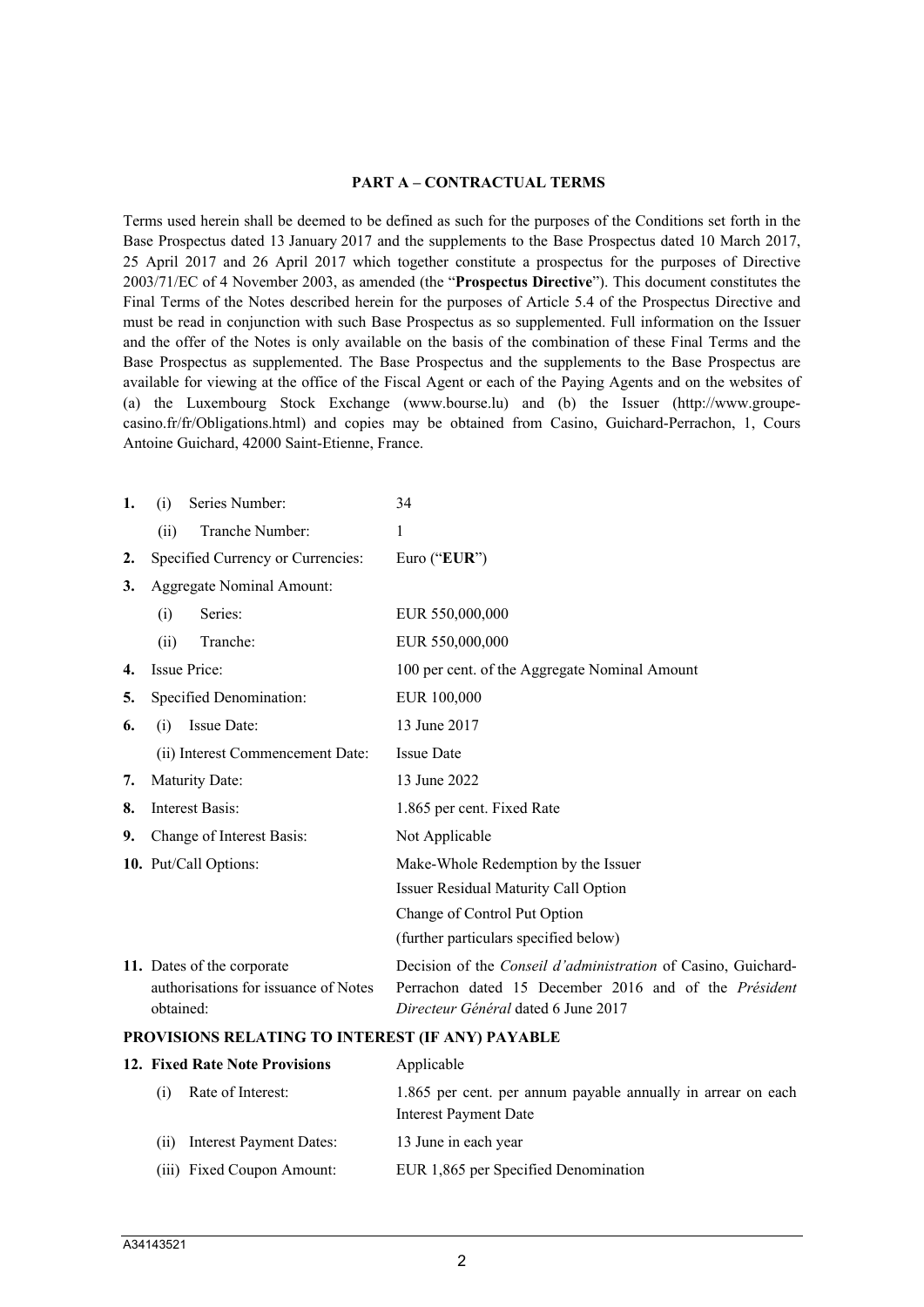| (iv) Broken Amount:                                                                 | Not Applicable                                                                                                                                                                                                                                                                                                                                                                                                                                                                                                                                                                                                                                                                                                                                                                                                                                                                                                                                                                             |
|-------------------------------------------------------------------------------------|--------------------------------------------------------------------------------------------------------------------------------------------------------------------------------------------------------------------------------------------------------------------------------------------------------------------------------------------------------------------------------------------------------------------------------------------------------------------------------------------------------------------------------------------------------------------------------------------------------------------------------------------------------------------------------------------------------------------------------------------------------------------------------------------------------------------------------------------------------------------------------------------------------------------------------------------------------------------------------------------|
| Adjustment of Interest Rate:<br>(v)                                                 | Not Applicable                                                                                                                                                                                                                                                                                                                                                                                                                                                                                                                                                                                                                                                                                                                                                                                                                                                                                                                                                                             |
| (vi) Margin Adjustment:                                                             | Not Applicable                                                                                                                                                                                                                                                                                                                                                                                                                                                                                                                                                                                                                                                                                                                                                                                                                                                                                                                                                                             |
| (vii) Day Count Fraction:                                                           | Actual/Actual - ICMA                                                                                                                                                                                                                                                                                                                                                                                                                                                                                                                                                                                                                                                                                                                                                                                                                                                                                                                                                                       |
| (viii) Determination Dates:                                                         | 13 June in each year                                                                                                                                                                                                                                                                                                                                                                                                                                                                                                                                                                                                                                                                                                                                                                                                                                                                                                                                                                       |
| 13. Floating Rate Note Provisions                                                   | Not Applicable                                                                                                                                                                                                                                                                                                                                                                                                                                                                                                                                                                                                                                                                                                                                                                                                                                                                                                                                                                             |
| 14. Zero Coupon Note Provisions                                                     | Not Applicable                                                                                                                                                                                                                                                                                                                                                                                                                                                                                                                                                                                                                                                                                                                                                                                                                                                                                                                                                                             |
| PROVISIONS RELATING TO REDEMPTION                                                   |                                                                                                                                                                                                                                                                                                                                                                                                                                                                                                                                                                                                                                                                                                                                                                                                                                                                                                                                                                                            |
| 15. Call Option                                                                     | Not Applicable                                                                                                                                                                                                                                                                                                                                                                                                                                                                                                                                                                                                                                                                                                                                                                                                                                                                                                                                                                             |
| (Condition $6(b)(i)$ )                                                              |                                                                                                                                                                                                                                                                                                                                                                                                                                                                                                                                                                                                                                                                                                                                                                                                                                                                                                                                                                                            |
| 16. Make-Whole Redemption<br>(Condition 6(b)(ii))                                   | Applicable                                                                                                                                                                                                                                                                                                                                                                                                                                                                                                                                                                                                                                                                                                                                                                                                                                                                                                                                                                                 |
| (i) Notice period:                                                                  | As per Conditions                                                                                                                                                                                                                                                                                                                                                                                                                                                                                                                                                                                                                                                                                                                                                                                                                                                                                                                                                                          |
| (ii) Parties to be notified (if other<br>than set out in Condition<br>$6(b)(ii))$ : | Not Applicable                                                                                                                                                                                                                                                                                                                                                                                                                                                                                                                                                                                                                                                                                                                                                                                                                                                                                                                                                                             |
| (iii) Make Whole Redemption<br>Rate:                                                | The Make-Whole Redemption Rate is the average of the four<br>quotations given by the Reference Dealers of the mid-market<br>annual yield to maturity of the 0 per cent Bundesobligationen of<br>the Bundesrepublik Deutschland due 8 April 2022 with ISIN<br>DE0001141752 (the "Bund"), on the fourth Business Day<br>preceding the optional redemption date. "Reference Dealers"<br>means each of the four banks selected by the Calculation Agent<br>which are primary European government security dealers, and<br>their respective successors, or market makers in pricing<br>corporate bond issues. If the Bund is no longer outstanding, a<br>similar bund will be chosen by the Calculation Agent at 11.00<br>a.m. (Central European time (CET)) on the third Business Day<br>preceding the optional redemption date, quoted in writing by the<br>Calculation Agent to the Issuer. The optional redemption date<br>will be published by the Issuer in accordance with Condition 14. |
| (iv) Make Whole Redemption                                                          |                                                                                                                                                                                                                                                                                                                                                                                                                                                                                                                                                                                                                                                                                                                                                                                                                                                                                                                                                                                            |
| Margin:                                                                             | 0.35 per cent. per annum                                                                                                                                                                                                                                                                                                                                                                                                                                                                                                                                                                                                                                                                                                                                                                                                                                                                                                                                                                   |
| (v) If redeemable in part:                                                          |                                                                                                                                                                                                                                                                                                                                                                                                                                                                                                                                                                                                                                                                                                                                                                                                                                                                                                                                                                                            |
| Minimum<br>Redemption<br>(a)<br>Amount to be redeemed:                              | EUR 5,000 per Note of EUR 100,000 Specified Denomination                                                                                                                                                                                                                                                                                                                                                                                                                                                                                                                                                                                                                                                                                                                                                                                                                                                                                                                                   |
| Maximum Redemption<br>(b)<br>Amount to be redeemed:                                 | EUR 100,000 per Note of EUR 100,000 Specified<br>Denomination                                                                                                                                                                                                                                                                                                                                                                                                                                                                                                                                                                                                                                                                                                                                                                                                                                                                                                                              |
| 17. Residual Maturity Call Option<br>(Condition $6(b)(iv)$ )                        | Applicable                                                                                                                                                                                                                                                                                                                                                                                                                                                                                                                                                                                                                                                                                                                                                                                                                                                                                                                                                                                 |
| (i) Call Option Date:                                                               | 13 March 2022                                                                                                                                                                                                                                                                                                                                                                                                                                                                                                                                                                                                                                                                                                                                                                                                                                                                                                                                                                              |
| (ii) Notice Period:                                                                 | As per Conditions                                                                                                                                                                                                                                                                                                                                                                                                                                                                                                                                                                                                                                                                                                                                                                                                                                                                                                                                                                          |
|                                                                                     |                                                                                                                                                                                                                                                                                                                                                                                                                                                                                                                                                                                                                                                                                                                                                                                                                                                                                                                                                                                            |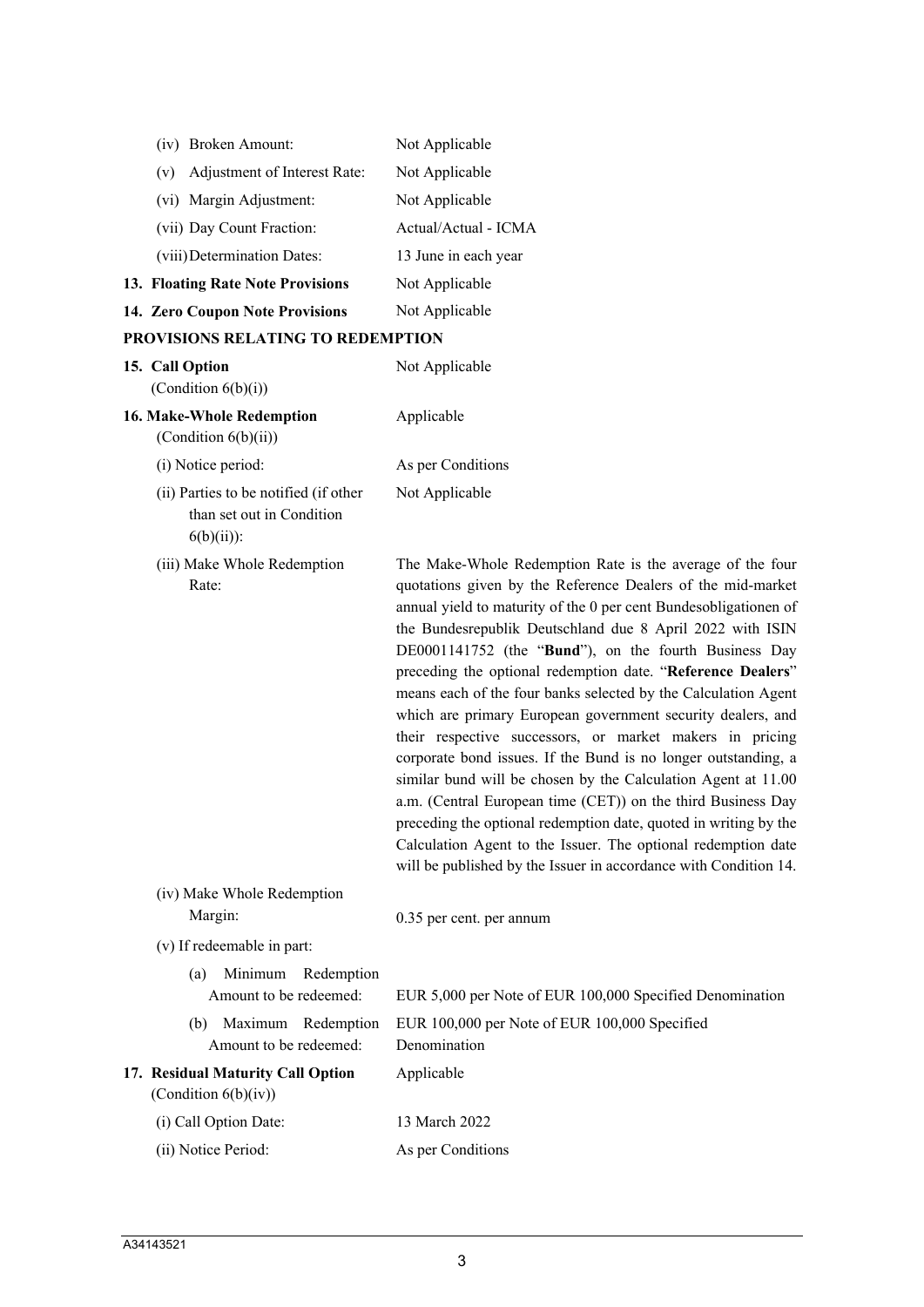|     |            | 18. Put Option<br>(Condition $6(c)$ )                                                                                                                                                          | Not Applicable                                |
|-----|------------|------------------------------------------------------------------------------------------------------------------------------------------------------------------------------------------------|-----------------------------------------------|
|     |            | 19. Repurchase Event<br>(Condition $6(f)(ii)$ )                                                                                                                                                | Not Applicable                                |
|     |            | 20. Change of Control Put Option<br>(Condition $6(i)$ )                                                                                                                                        | Applicable                                    |
|     | each Note  | 21. Final Redemption Amount of                                                                                                                                                                 | EUR 100,000 per Specified Denomination        |
|     |            | 22. Early Redemption Amount                                                                                                                                                                    |                                               |
|     | (i)        | Early Redemption Amount(s)<br>of each Note payable on<br>redemption<br>for<br>taxation<br>reasons (Condition 6(e)), for<br>illegality (Condition $6(h)$ ) or<br>on event of default (Condition |                                               |
|     | (ii)       | 9) or other early redemption:<br>Redemption<br>for<br>taxation<br>reasons permitted on days<br>others than Interest Payment<br>Dates (Condition $6(e)$ ):                                      | EUR 100,000 per Specified Denomination<br>Yes |
|     |            | (iii) Unmatured<br>Coupons<br>to<br>become void<br>upon<br>early<br>redemption<br>(Materialised<br>Notes only) (Condition $7(f)$ ):                                                            | Not Applicable                                |
|     |            | <b>GENERAL PROVISIONS APPLICABLE TO THE NOTES</b>                                                                                                                                              |                                               |
|     |            | 23. Form of Notes:                                                                                                                                                                             | <b>Bearer Dematerialised Notes</b>            |
|     | (i)        | Registration Agent:                                                                                                                                                                            | Not Applicable                                |
|     | (ii)       | Temporary Global<br>Certificate:                                                                                                                                                               | Not Applicable                                |
|     |            | (iii) Applicable TEFRA<br>exemption:                                                                                                                                                           | Not Applicable                                |
| 24. | request    | Exclusion of the possibility<br>to<br>identification<br>of<br>a<br>Noteholder<br>provided<br>by<br>as<br>Condition $1(a)$ :                                                                    | Not Applicable                                |
|     |            | 25. Financial Centre:                                                                                                                                                                          | Not Applicable                                |
|     |            | 26. Talons for future Coupons to be<br>attached to Definitive Notes (and<br>dates on which such Talons mature):                                                                                | Not Applicable                                |
|     |            | 27. Redenomination,<br>renominalisation                                                                                                                                                        |                                               |
|     |            | and reconventioning provisions:                                                                                                                                                                | Not Applicable                                |
|     |            | 28. Consolidation provisions:                                                                                                                                                                  | Not Applicable                                |
|     | 29. Masse: |                                                                                                                                                                                                | Contractual Masse shall apply                 |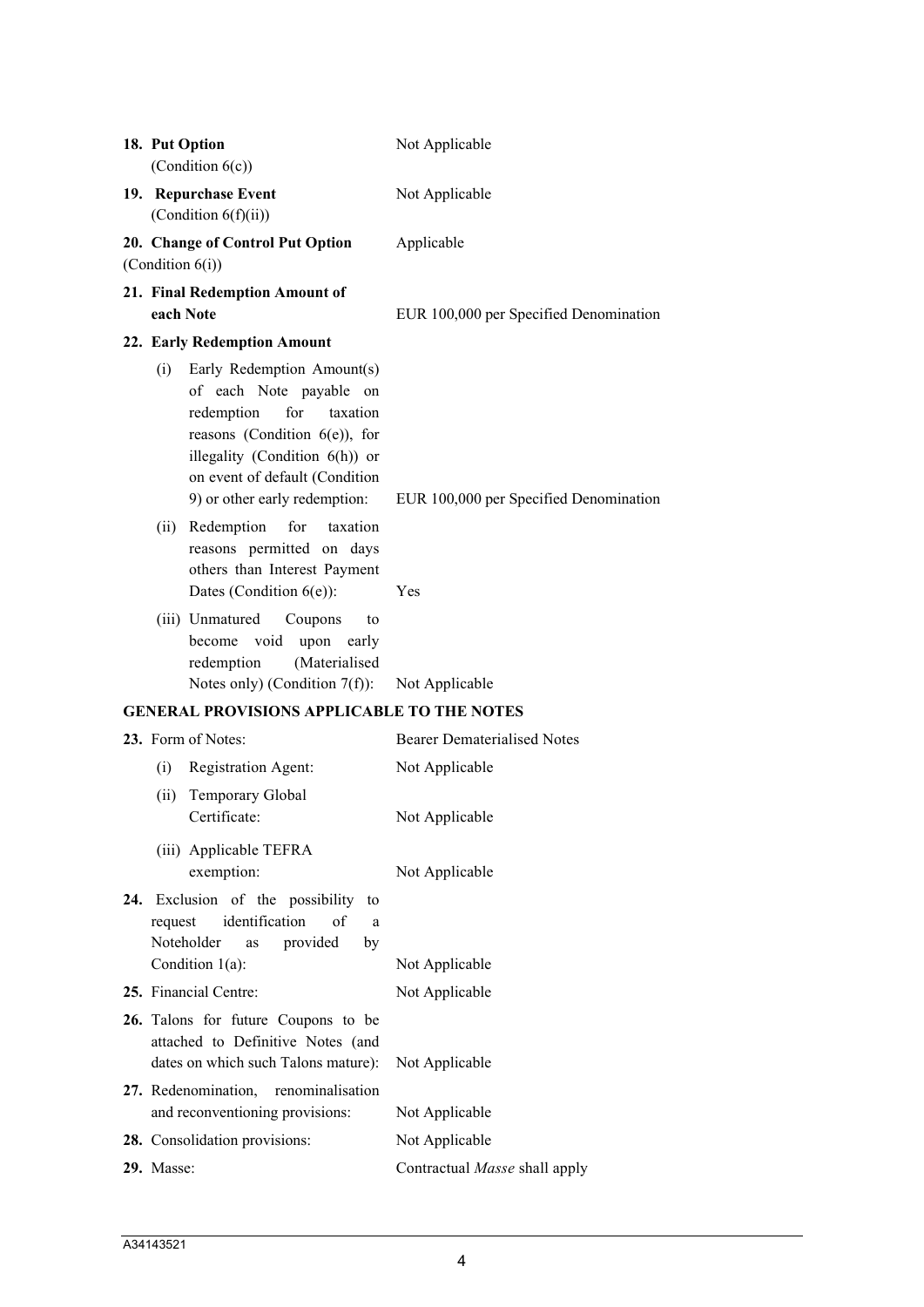The initial Representative shall be: MASSQUOTE S.A.S.U. RCS 529 065 880 Nanterre 7bis rue de Neuilly F-92110 Clichy France Mailing address: 33, rue Anna Jacquin 92100 Boulogne Billancourt France Represented by its Chairman

The Representative will be entitled to a remuneration of EUR 500 (VAT excluded) per year, payable on each Interest Payment Date with the first payment at the Issue Date.

Signed on behalf of the Issuer:

Duly represented by: ......................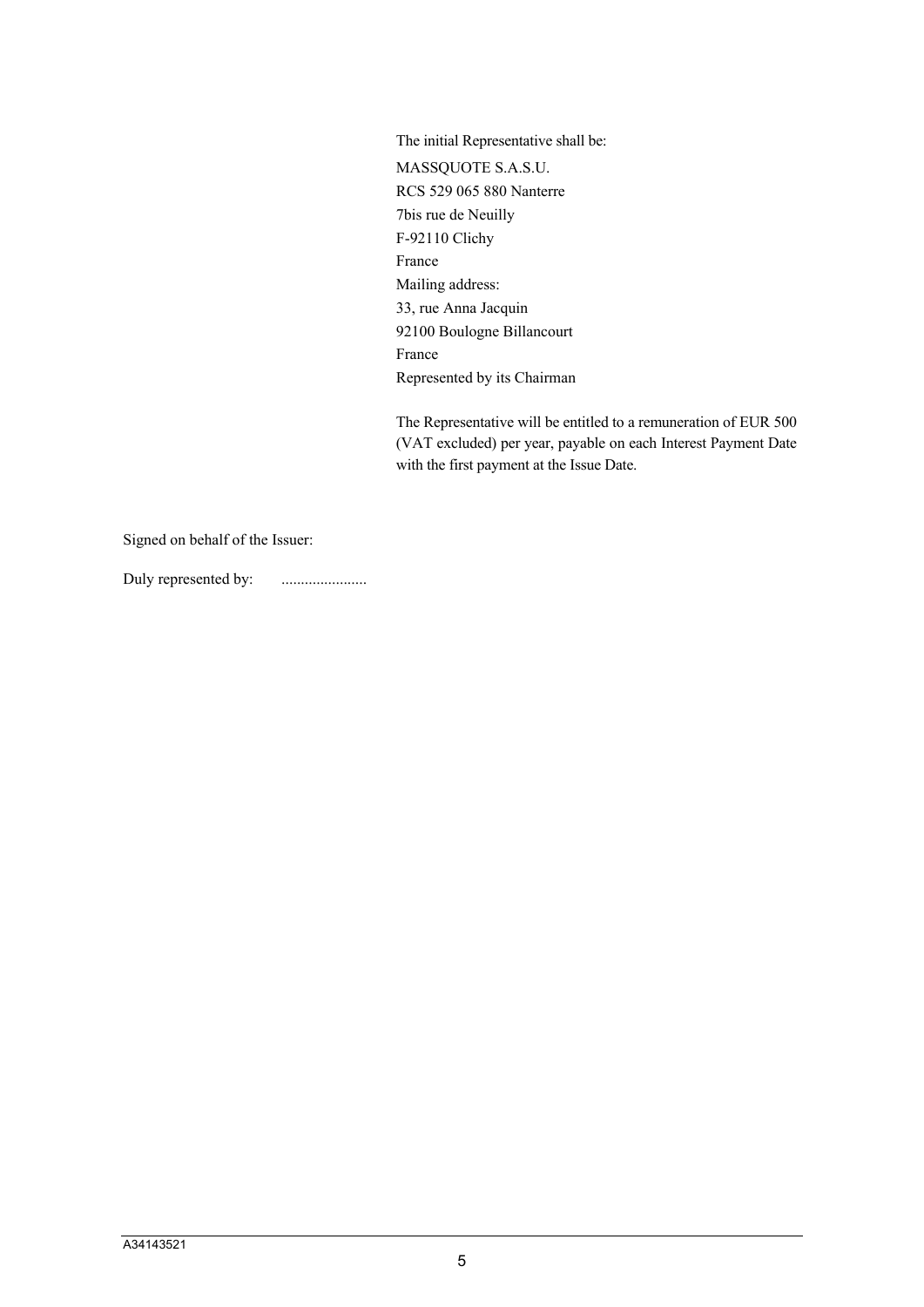#### **PART B – OTHER INFORMATION**

### **1 ADMISSION TO TRADING**

Admission to trading: Application has been made by the Issuer (or on its behalf) for the Notes to be admitted to trading on the Regulated Market of the Luxembourg Stock Exchange with effect from 13 June 2017. **2 RATINGS**

Ratings: The Notes to be issued are expected to be rated:

S&P: BB+ Fitch: BB+

Each of S&P and Fitch is established in the European Union, is registered under Regulation (EC) No 1060/2009 as amended (the "**CRA Regulation**") and is included in the list of credit rating agencies registered in accordance with the CRA Regulation published on the European Securities and Markets Authority's website (www.esma.europa.eu/page/List-registered-and-certified-CRAs).

#### **3 INTERESTS OF NATURAL AND LEGAL PERSONS INVOLVED IN THE ISSUE**

Save as disclosed in "Subscription and Sale" so far as the Issuer is aware, no person involved in the offer of the Notes has an interest material to the offer.

## **4 THIRD PARTY INFORMATION AND STATEMENT BY EXPERTS AND DECLARATIONS OF ANY INTEREST**

Not Applicable

#### **5 TOTAL EXPENSES**

Estimated total expenses relating to the admission to trading: EUR 3,600

#### **6 YIELD**

Indication of yield: 1.865 per cent. per annum